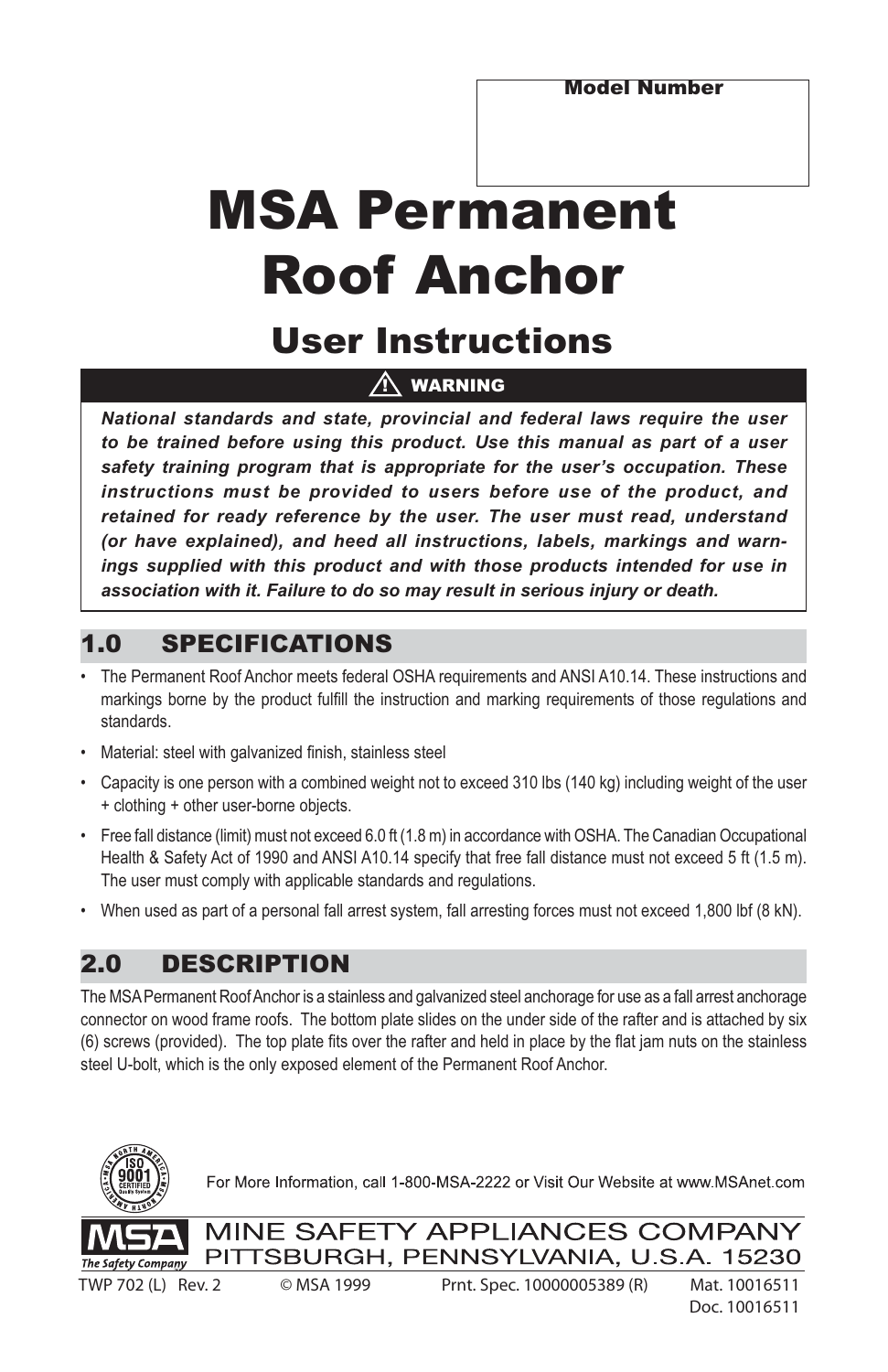

## 3.0 SELECTION AND APPLICATION

## 3.1 PURPOSE OF PERMANENT ROOF ANCHOR

The Roof Anchor is designed as a permanent anchorage component in a personal fall arrest system. It provides the means to connect a vertical or horizontal lifeline to the structural member of a suitable wood roof. The Roof Anchor enables the user to secure a compatible rope grab fall arrester to the roof peak and traverse the roof pitch with hands free.The Roof Anchor can also be used as an anchorage connector point with any MSA connector.

## 3.2 USAGE LIMITATIONS

The Roof Anchor should be used only in conjunction with compatible MSA personal fall arrest components. The following applications limitations must be considered and planned for:

#### 3.2.1 PROPER ANCHORAGE

The roof member must support the required loads, reduce free fall hazards and avoid worker contact with objects in the path of the fall. MSA recommends metal framing ties on the rafter the Permanent Roof Anchor is attached to.

#### 3.2.2 WORK PRACTICES

Users must not work above the anchor point and must limit potential free fall distance to less than 6 ft (1.8 m). The connecting subsystem of one worker (lifeline, lanyard, etc.) must not cross or tangle with that of another worker. Connecting subsystems must never be knotted or tied to each other.

#### 3.2.3 ANCHOR POINT LOCATION

The anchorage should be directly above the user. Minimize the hazards due to swing falls. See Figures 2 and 3.

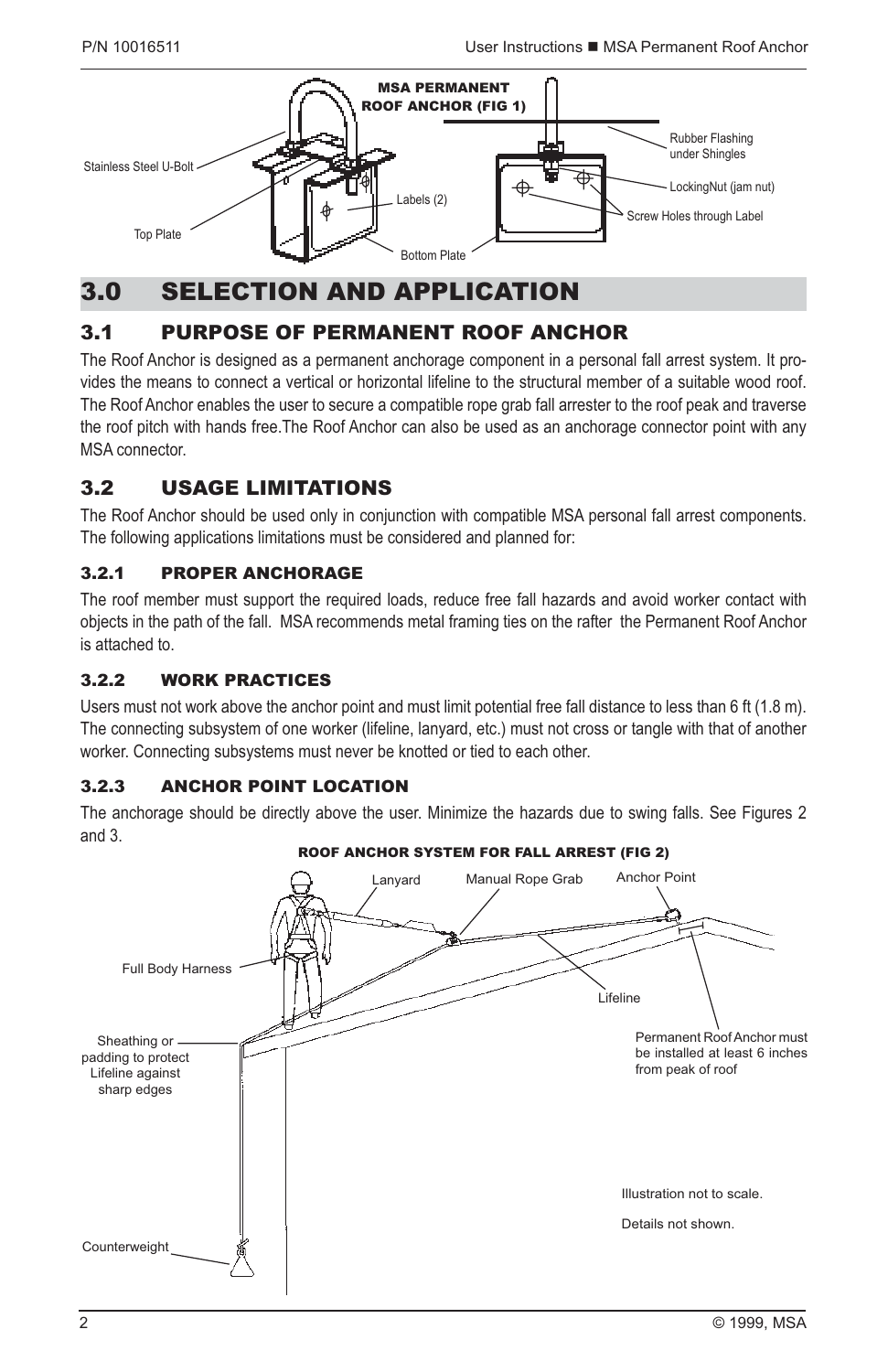

#### 3.2.4 SHARP EDGES AND ABRASIVE SURFACES

Do not expose workers or their personal protective equipment to sharp edges or abrasive surfaces. Protect by padding or sheathing sharp edges while work is being performed.

#### 3.2.5 ELECTRICAL HAZARDS

Use extreme caution when working near energized electrical sources. Metal Roof Anchor and other components connected to it will conduct electrical current. Maintain a safe working distance – preferably at least 10 feet (3 m) – from electrical hazards.

#### 3.2.6 MOVING MACHINERY

When working near moving machinery (for example: conveyors, rotating shafts, etc.) make sure that the Roof Anchor and other components connected to it are secured. Maintain a safe working distance from machinery which could entangle clothing or components of the user's personal fall arrest system.

#### 3.2.7 WEAR AND DETERIORATION

Any Roof Anchor which shows signs of excessive wear or deterioration should be removed from service and destroyed. Refer to section 7.0 for inspection criteria.

#### 3.2.6 IMPACT FORCES

Any Roof Anchor which has been exposed to the forces of arresting a fall must be inspected for damage by a competant person.

#### 3.3 RESCUE AND EVACUATION PLAN

A means must be provided for rescue and evacuation for workers in the event that a fall may occur. Have a plan in place and the means to implement it.

#### 3.4 TRAINING

It is the responsibility of the purchaser of this equipment to provide training. Users must be familiar with these User Instructions and trained in the correct selection, inspection, use and care of this product, its limits of application and the consequences of improper usage. Training must not expose the trainee to fall hazards. For best results, fall protection training should be reviewed or repeated at least once per year.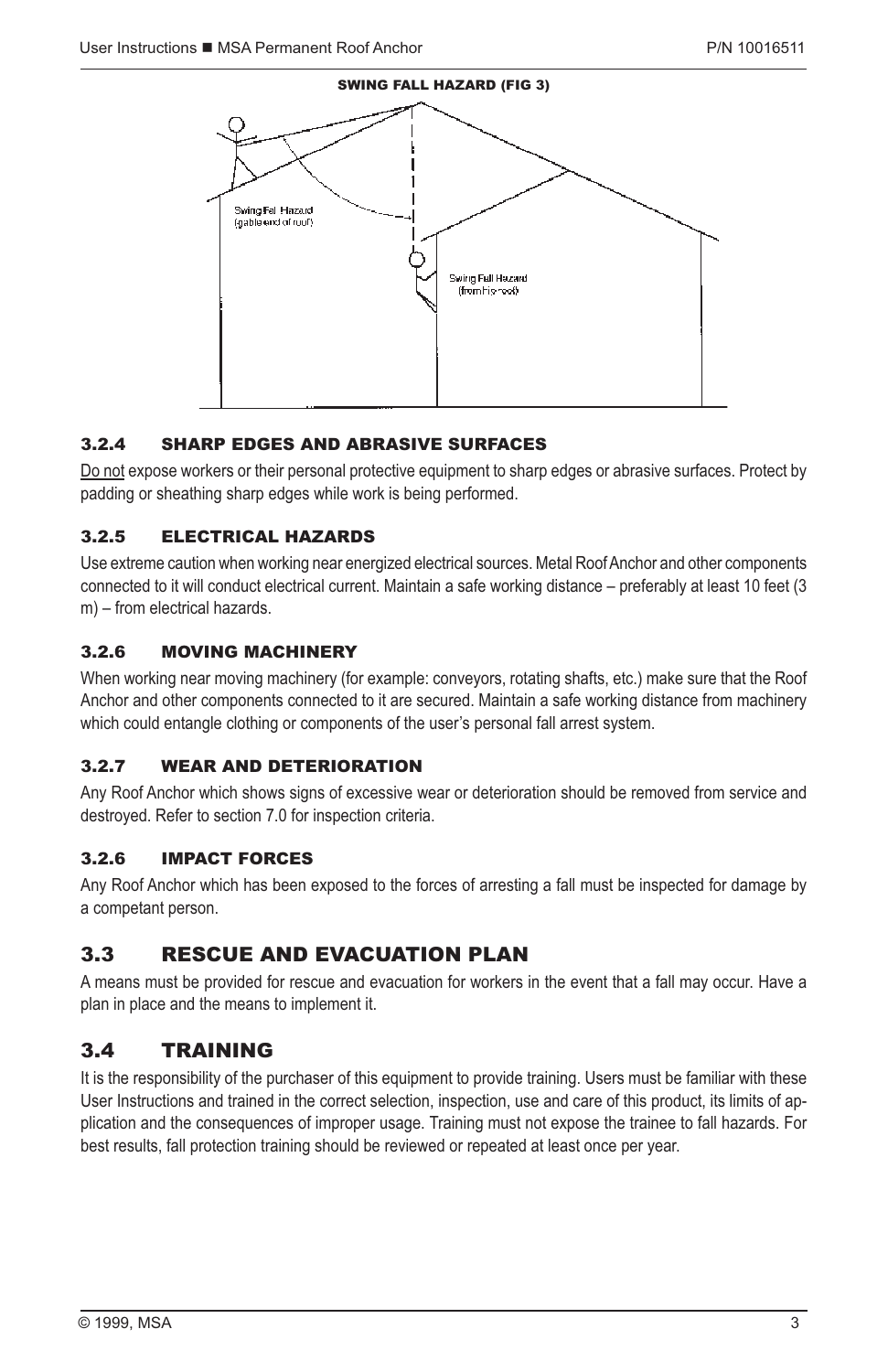## 4.0 USAGE

## 4.1 INSPECTION BEFORE EACH USE

Perform a thorough visual and tactile inspection of the Roof Anchor before each use. Refer to the inspection instructions in section 7.0

## 4.2 INSTALLATION

When possible, Roof Anchors should be located at least 6 inches from the roof peak, no more than 12 inches from roof peak when using Dyna-Line™, and at least 6 ft (1.8 m) from exposed roof edges to reduce swing falls. Roof Anchors should be installed at least 8 feet (2.4 m) apart along the roof peak. On hip roofs, one Roof Anchor should be installed on each hip face. Multiple Roof Anchors should be installed on long, low-pitched roofs along the gable ends. See Figures 5 and 7. When installing sheathing, cut a slot approximately 1" wide by 3.5" long in the location of the Roof Anchor. Feed the rubber gasket and stainless steel U-Bolt through the slot in the sheathing. When roofing, roll tar paper under rubber gasket. Shingle around U-Bolt and over rubber gasket. Check for any possible leaks.

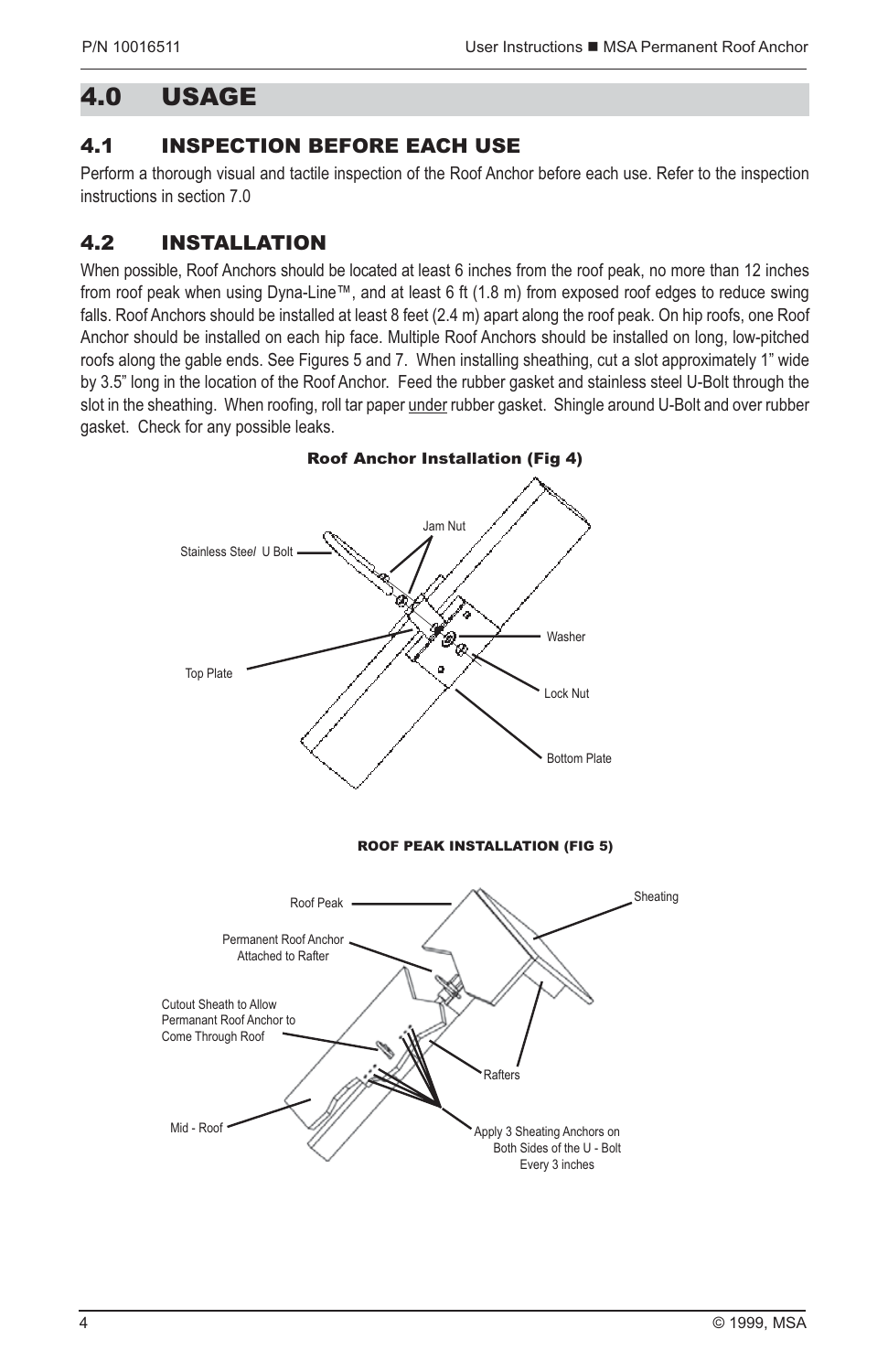

Roof framing to which the Roof Anchors are attached must be strong enough to support the required loads. Roof members should be free of cracks, splits, knots, rot or deterioration which may weaken the framing. MSA recommends that roof trusses used for anchorage should be attached to the roof structure with metal hangers for increased strength. Do not install Roof Anchors on unsupported roof structures such as eaves or gable overhangs. Do not install Roof Anchors on fascia boards.

Each Roof Anchor must be installed using 4 No. 12 x 1 inch and 2 No. 12 x 2.5 inch Phillips-drive galvanized wood screws. For best results, pre-drill screw holes into roof structural member using a 0.086 inch diameter No. 44 drill bit.

All six (6) screws must be seated against the Roof Anchor, two (2) No. 12 x 1 inch screws on each anchor leg and two (2) No. 12 x 2.5 inch screws underneath. Do not over-tighten screws. Screws should not be reused. Damaged screws must be replaced with screws of the same size, type and length. Roof Anchors with damaged or enlarged screw holes must be removed from service and destroyed (see Figure 6.).

Horzontal lifeline systems must be designed, installed and used under the supervision of a qualified person.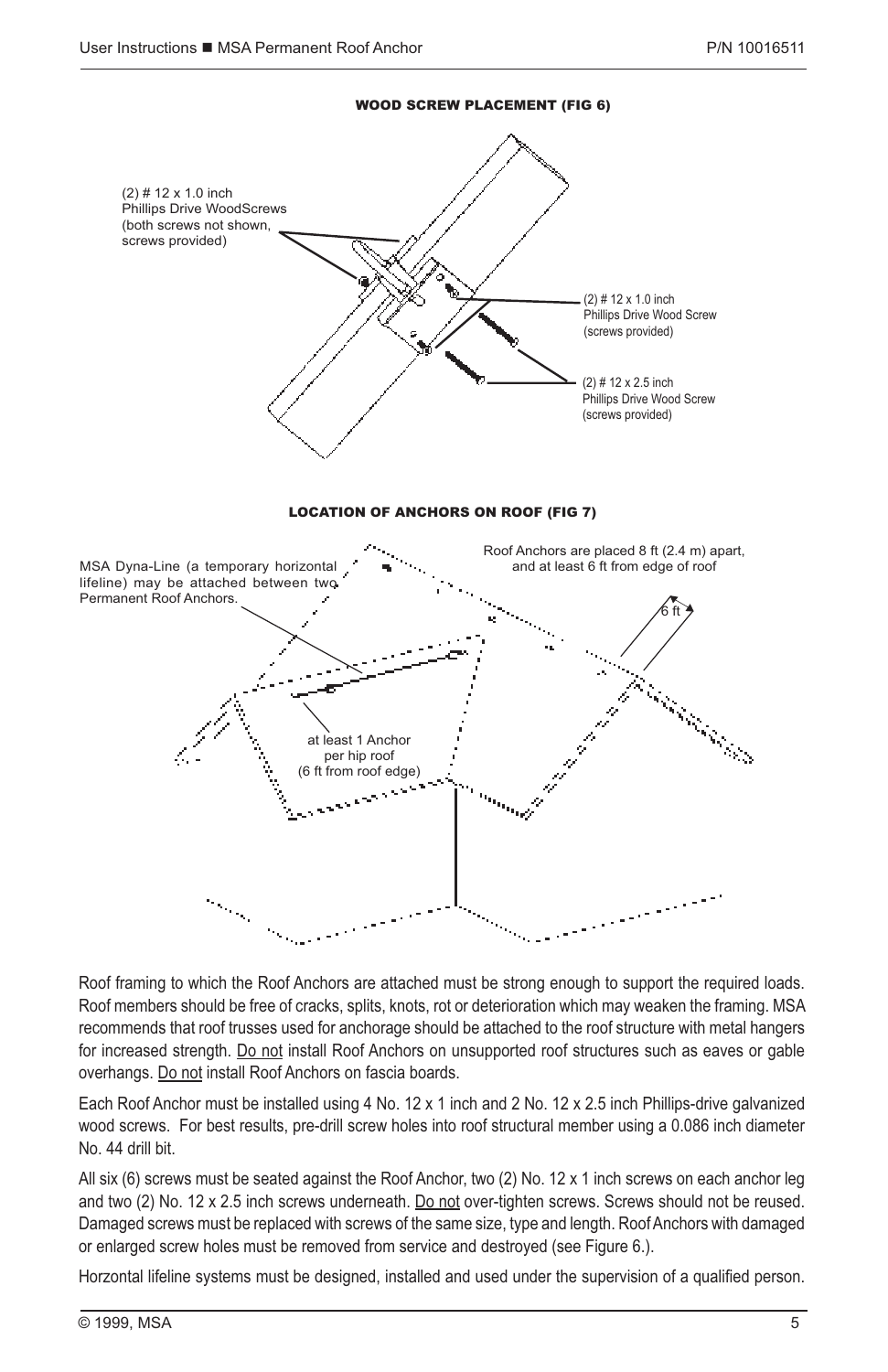## $\bigwedge$  warning

*Roof framing must be capable of supporting 5,000 lbf load per Roof Anchor.*

## 4.3 MAKING PROPER CONNECTIONS

Use only compatible connectors supplied by MSA. Attach the lifeline to Roof Anchor using a self-closing, selflocking anchor. See Figure 8.



When using the MSA FP Pro™ Vertical Lifeline, be certain that the Carabiner is securely closed and locked on the attachment bolt of the Roof Anchor. Visually check all connections. Do not rely solely on sound or touch. Connect only one anchorage connector to a single Roof Anchor. Always follow the manufacturer's instructions supplied with each component in the personal fall arrest system.

## 5.0 CARE, MAINTENANCE AND STORAGE

## 5.1 CLEANING INSTRUCTIONS

Wipe clean with cloth. Do not use water or soap solutions on installed anchors as this may weaken the underlying wood structure.

## 5.2 MAINTENANCE AND SERVICE

The Roof Anchor requires no regular maintenance. Equipment which is damaged or in need of maintenance must be removed from service and tagged as "UNUSABLE" until repaired or destroyed. Repairs must be performed by the manufacturer. Do not attempt field repairs.

## 5.3 STORAGE

Unused Roof Anchors should be stored in a cool, dry place. Avoid areas where heat, moisture, oil and chemicals or their vapors or other degrading elements may be present.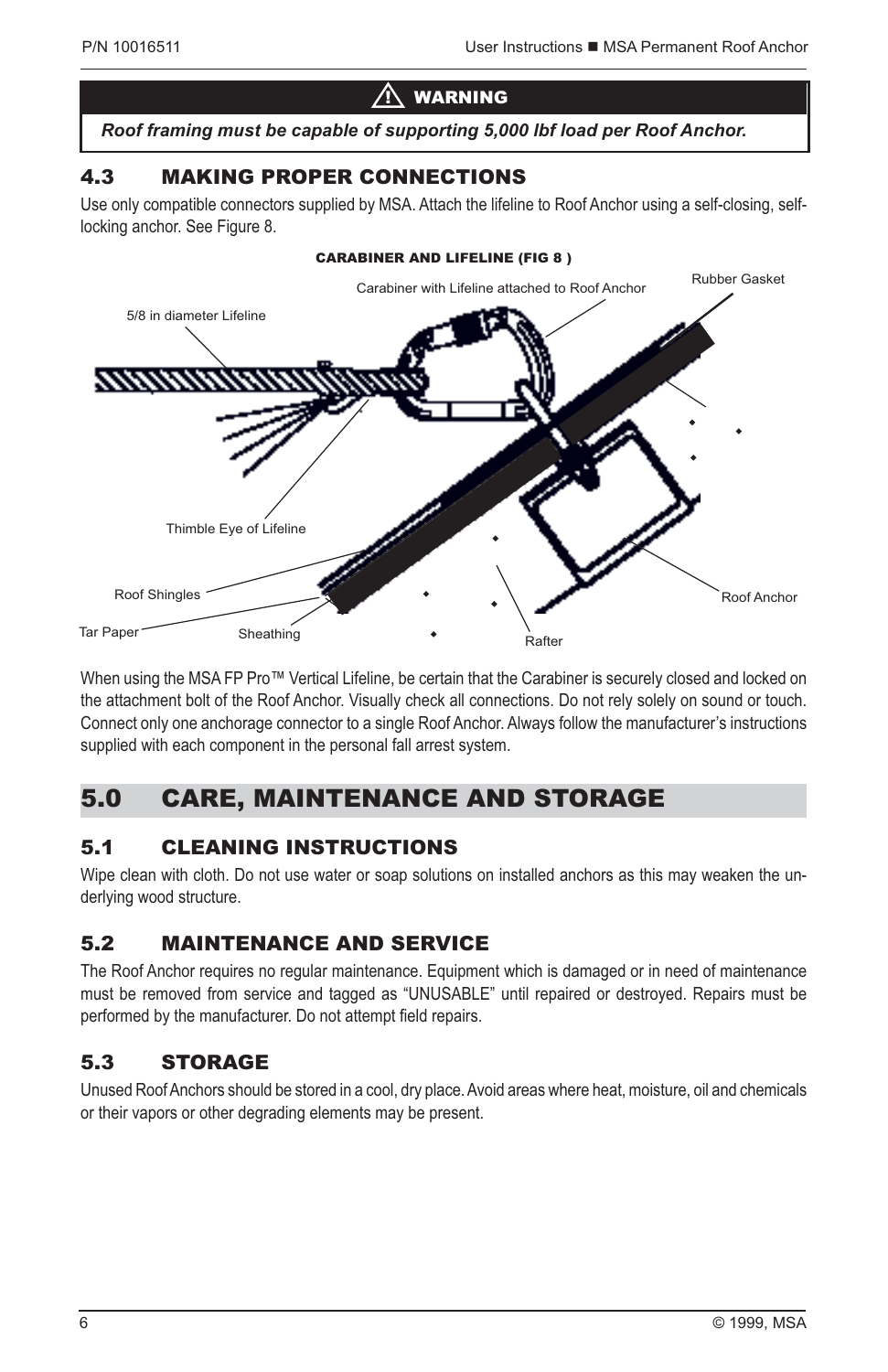## 6.0 MARKINGS AND LABELS

The following labels must be present and legible on the product.